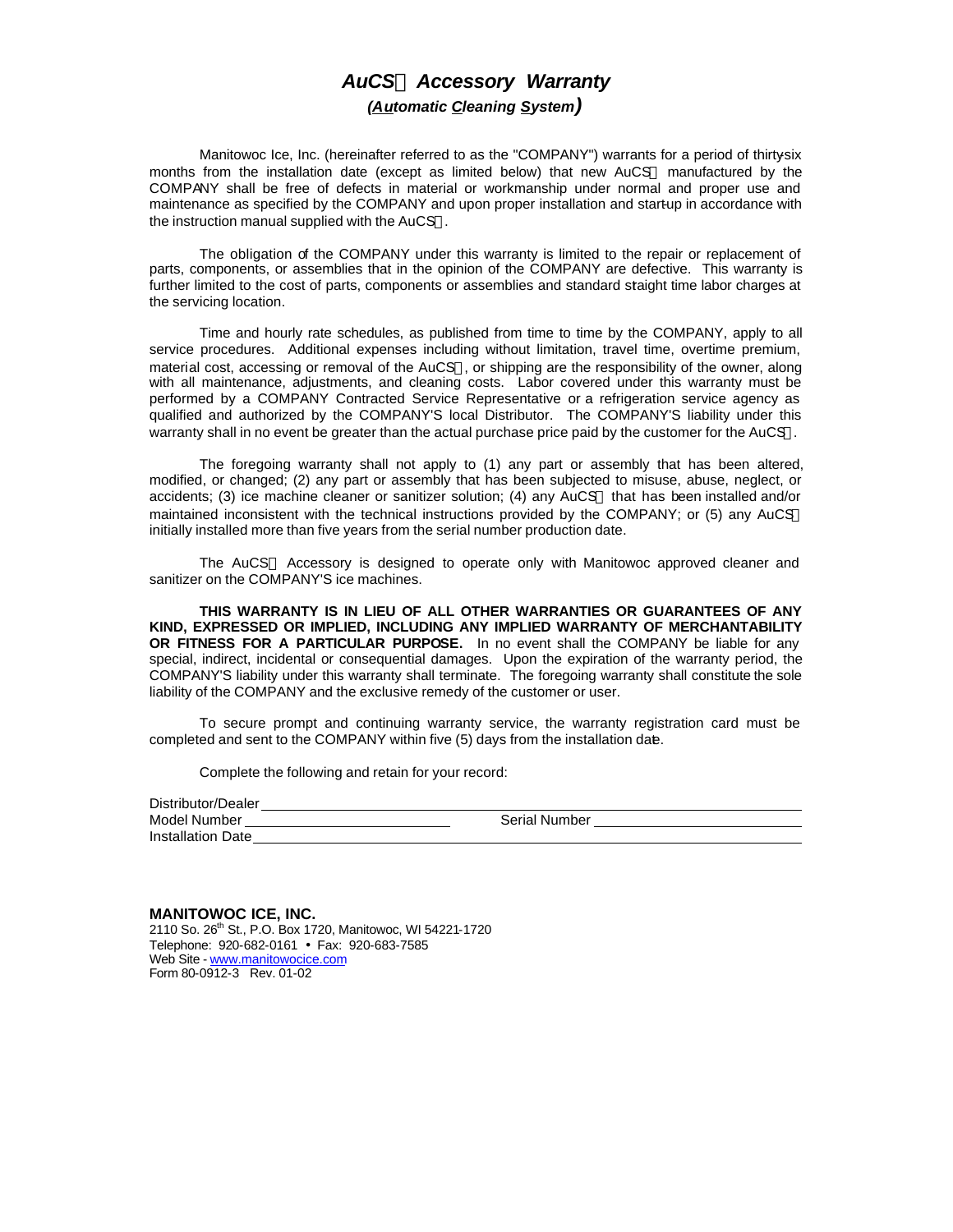#### *DISPENSER BIN WARRANTY*

Manitowoc Ice, Inc. (hereinafter referred to as the "COMPANY") warrants for a period of thirtysix months from the installation date (except as limited below) that new Dispenser Bins manufactured by the COMPANY shall be free of defects in material or workmanship under normal and proper use and maintenance as specified by the COMPANY and upon proper installation and startup in accordance with the instruction manual supplied with the dispenser bin.

The obligation of the COMPANY under this warranty is limited to the repair or replacement of parts, components, or assemblies that in the opinion of the COMPANY are defective. This warranty is further limited to the cost of parts, components or assemblies and standard straight time labor charges at the servicing location.

Time and hourly rate schedules, as published from time to time by the COMPANY, apply to all service procedures. Additional expenses including without limitation, travel time, overtime premium, material cost, accessing or removal of the dispenser bin, or shipping are the responsibility of the owner, along with all maintenance, adjustments, cleaning, and sanitizing costs. Labor covered under this warranty must be performed by a COMPANY Contracted Service Representative or a refrigeration service agency as qualified and authorized by the COMPANY'S local Distributor. The COMPANY'S liability under this warranty shall in no event be greater than the actual purchase price paid by customer for the dispenser bin.

The foregoing warranty shall not apply to (1) beverage system components (drink valves and all accessories including regulators, carbonators and pumps) mounted or attached external to the dispenser at the factory and by others; (2) any part or assembly that has been altered, modified, or changed; (3) any part or assembly that has been subjected to misuse, abuse, neglect, or accidents; (4) any dispenser bin that has been installed and/or maintained inconsistent with the technical instructions provided by the company; or (5) any dispenser bin initially installed more than five years from the serial number production date.

**THIS WARRANTY IS IN LIEU OF ALL OTHER WARRANTIES OR GUARANTEES OF ANY KIND, EXPRESSED OR IMPLIED, INCLUDING ANY IMPLIED WARRANTY OF MERCHANTABILITY OR FITNESS FOR A PARTICULAR PURPOSE.** In no event shall the company be liable for any special, indirect, incidental or consequential damages. Upon the expiration of the warranty period, the COMPANY'S liability under this warranty shall terminate. The foregoing warranty shall constitute the sole liability of the COMPANY and the exclusive remedy of the customer or user.

To secure prompt and continuing warranty service, the warranty registration card must be completed and sent to the COMPANY within five (5) days from the installation date.

Complete the following and retain for your record:

| Distributor/Dealer       |                      |
|--------------------------|----------------------|
| Model Number             | <b>Serial Number</b> |
| <b>Installation Date</b> |                      |

**MANITOWOC ICE, INC.** 2110 So. 26<sup>th</sup> St., P.O. Box 1720, Manitowoc, WI 54221-1720 Telephone: 920-682-0161 • Fax: 920-683-7585 Web Site - www.manitowocice.com Form 80-0374-3 Rev. 01/02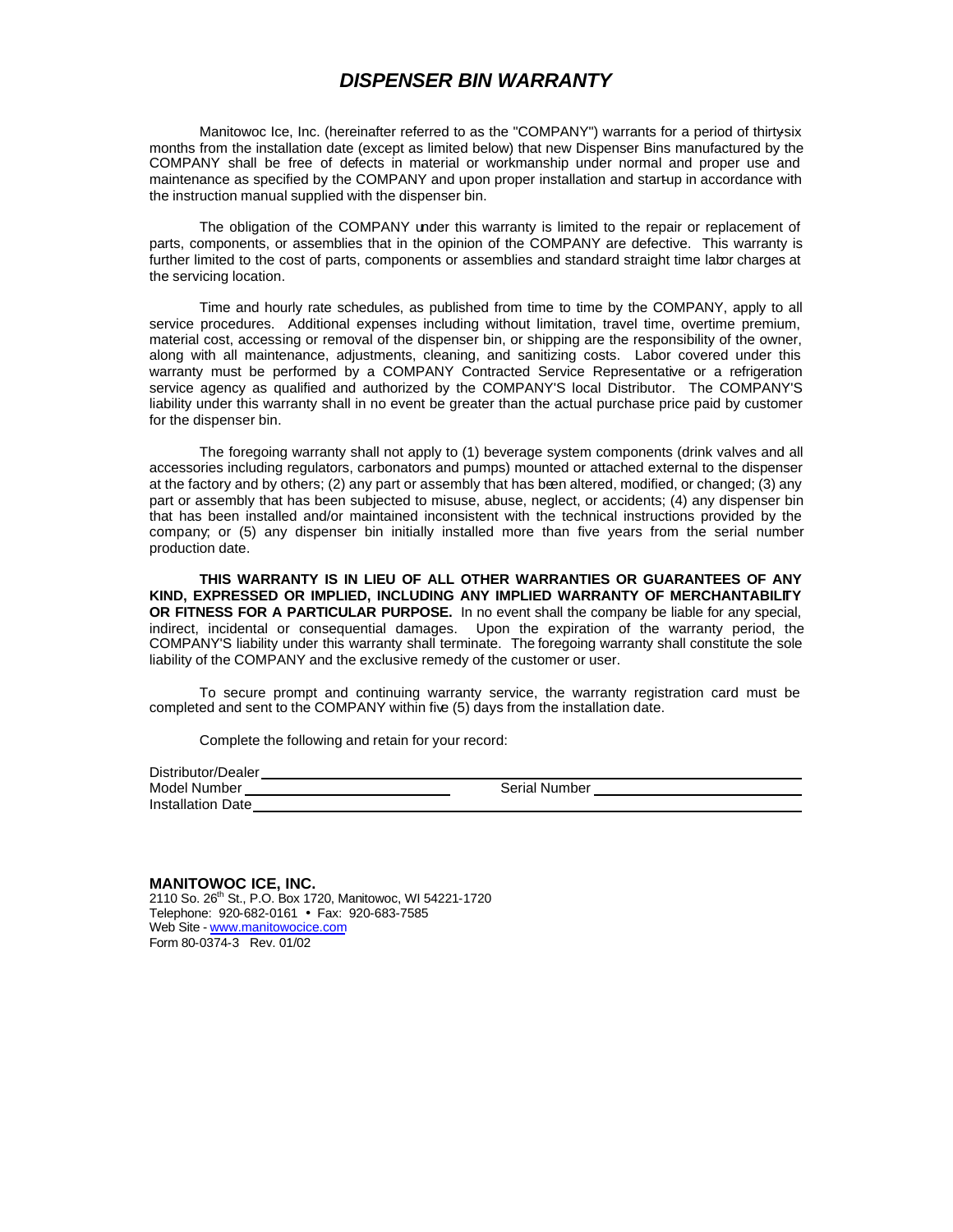### *FLAKE/CHIPLET ICE MACHINE WARRANTY*

Manitowoc Ice, Inc. (hereinafter referred to as the "COMPANY") warrants for a period of twentyfour months from the installation date (except as limited below) that new Flake/Chiplet ice machines manufactured by the COMPANY shall be free of defects in material or workmanship under normal and proper use and maintenance as specified by the COMPANY and upon proper installation and startup in accordance with the instruction manual supplied with the ice machine. The COMPANY'S warranty hereunder with respect to the compressor shall apply for an additional thirty-six months, excluding all labor charges.

The obligation of the COMPANY under this warranty is limited to the repair or replacement of parts, components, or assemblies that in the opinion of the COMPANY are defective. This warranty is further limited to the cost of parts, components or assemblies and standard straight time labor charges at the servicing location.

Time and hourly rate schedules, as published from time to time by the COMPANY, apply to all service procedures. Additional expenses including without limitation, travel time, overtime premium, material cost, accessing or removal of the ice machine, or shipping are the responsibility of the owner, along with all maintenance, adjustments, cleaning, and ice purchases. Labor covered under this warranty must be performed by a COMPANY Contracted Service Representative or a refrigeration service agency as qualified and authorized by the COMPANY'S local Distributor. The COMPANY'S liability under this warranty shall in no event be greater than the actual purchase price paid by customer for the ice machine.

The foregoing warranty shall not apply to (1) any part or assembly that has been altered, modified, or changed; (2) any part or assembly that has been subjected to misuse, abuse, neglect, or accidents; (3) any ice machine that has been installed and/or maintained inconsistent with the technical instructions provided by the COMPANY; or (4) any ice machine initially installed more than five years from the serial number production date. This warranty shall not apply if the Ice Machine's refrigeration system is modified with a condenser, heat reclaim device, or parts and assemblies other than those manufactured by the COMPANY, unless the COMPANY approves these modifications for specific locations in writing.

**THIS WARRANTY IS IN LIEU OF ALL OTHER WARRANTIES OR GUARANTEES OF ANY KIND, EXPRESSED OR IMPLIED, INCLUDING ANY IMPLIED WARRANTY OF MERCHANTABILITY OR FITNESS FOR A PARTICULAR PURPOSE.** In no event shall the COMPANY be liable for any special, indirect, incidental or consequential damages. Upon the expiration of the warranty period, the COMPANY'S liability under this warranty shall terminate. The foregoing warranty shall constitute the sole liability of the COMPANY and the exclusive remedy of the customer or user.

To secure prompt and continuing warranty service, the warranty registration card must be completed and sent to the COMPANY within five (5) days from the installation date.

Complete the following and retain for your record:

| Distributor/Dealer       |                      |
|--------------------------|----------------------|
| Model Number             | <b>Serial Number</b> |
| <b>Installation Date</b> |                      |

**MANITOWOC ICE, INC.** 2110 So. 26th St., P.O. Box 1720, Manitowoc, WI 54221-1720 Telephone: 920-682-0161 • Fax: 920-683-7585 Web Site - www.manitowocice.com Form 80-0615-3 Rev. 01/02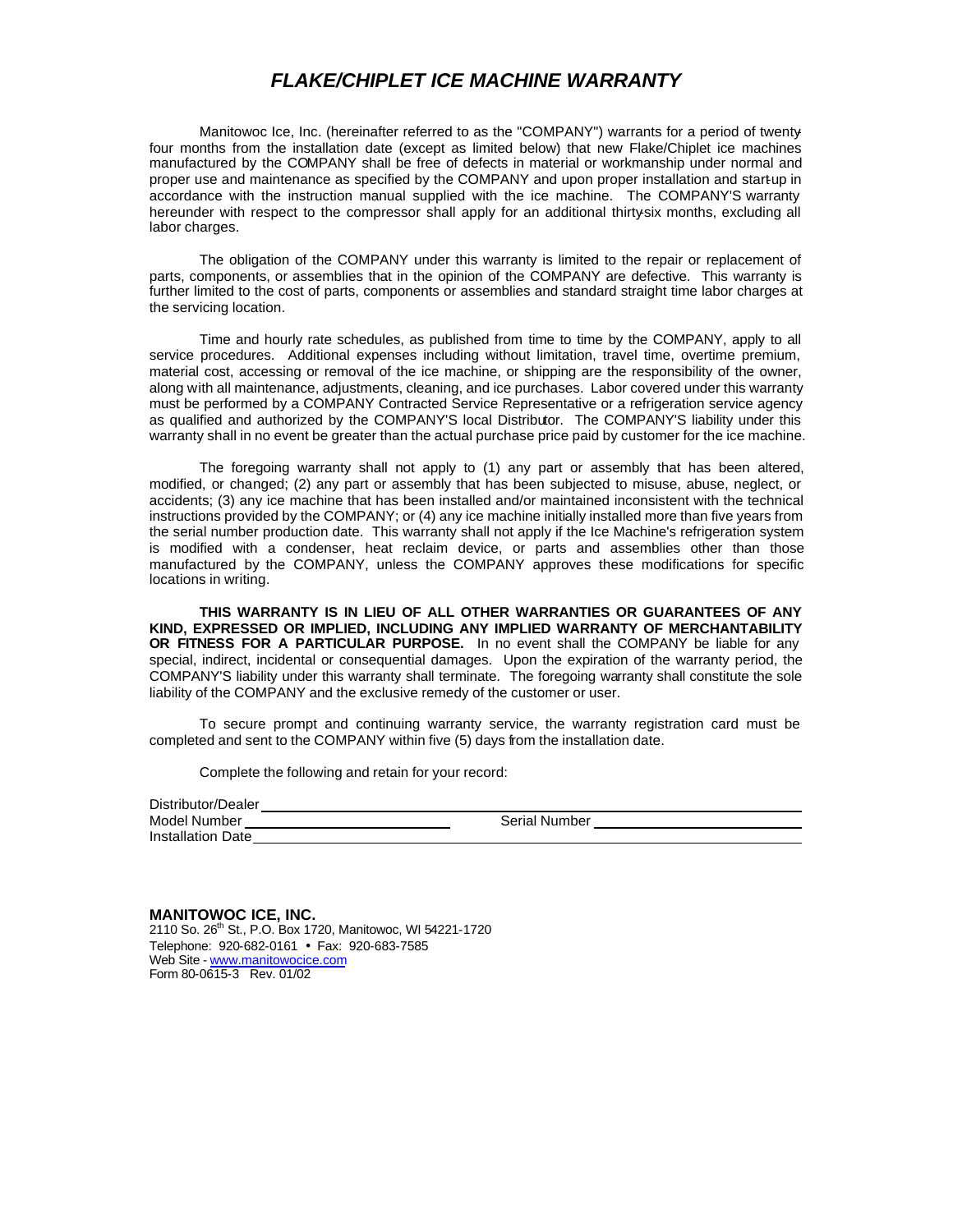## *ICE MACHINE WARRANTY*

Manitowoc Ice, Inc. (hereinafter referred to as the "COMPANY") warrants for a period of thirtysix months from the installation date (except as limited below) that new ice machines manufactured by the COMPANY shall be free of defects in material or workmanship under normal and proper use and maintenance as specified by the COMPANY and upon proper installation and startup in accordance with the instruction manual supplied with the ice machine. The COMPANY'S warranty hereunder with espect to the compressor shall apply for an additional twenty-four months, excluding all labor charges, and with respect to the evaporator for an additional twenty-four months, including labor charges.

The obligation of the COMPANY under this warranty is limited to the repair or replacement of parts, components, or assemblies that in the opinion of the COMPANY are defective. This warranty is further limited to the cost of parts, components or assemblies and standard straight time labor charges at the servicing location.

Time and hourly rate schedules, as published from time to time by the COMPANY, apply to all service procedures. Additional expenses including without limitation, travel time, overtime premium, material cost, accessing or removal of the ice machine, or shipping are the responsibility of the owner, along with all maintenance, adjustments, cleaning, and ice purchases. Labor covered under this warranty must be performed by a COMPANY Contracted Service Representative or a refrigeration service agency as qualified and authorized by the COMPANY'S local Distributor. The COMPANY'S liability under this warranty shall in no event be greater than the actual purchase price paid by customer for the ice machine.

The foregoing warranty shall not apply to (1) any part or assembly that has been altered, modified, or changed; (2) any part or assembly that has been subjected to misuse, abuse, neglect, or accidents; (3) any ice machine that has been installed and/or maintained inconsistent with the technical instructions provided by the COMPANY; or (4) any ice machine initially installed more than five years from the serial number production date. This warranty shall not apply if the Ice Machine's refrigeration system is modified with a condenser, heat reclaim device, or parts and assemblies other than those manufactured by the COMPANY, unless the COMPANY approves these modifications for specific locations in writing.

**THIS WARRANTY IS IN LIEU OF ALL OTHER WARRANTIES OR GUARANTEES OF ANY KIND, EXPRESSED OR IMPLIED, INCLUDING ANY IMPLIED WARRANTY OF MERCHANTABILITY OR FITNESS FOR A PARTICULAR PURPOSE.** In no event shall the COMPANY be liable for any special, indirect, incidental or consequential damages. Upon the expiration of the warranty period, the COMPANY'S liability under this warranty shall terminate. The foregoing warranty shall constitute the sole liability of the COMPANY and the exclusive remedy of the customer or user.

To secure prompt and continuing warranty service, the warranty registration card must be completed and sent to the COMPANY within five (5) days from the installation date.

Complete the following and retain for your record:

| Distributor/Dealer       |               |
|--------------------------|---------------|
| Model Number             | Serial Number |
| <b>Installation Date</b> |               |

**MANITOWOC ICE, INC.** 2110 So. 26<sup>th</sup> St., P.O. Box 1720, Manitowoc, WI 54221-1720 Telephone: 920-682-0161 • Fax: 920-683-7585 Web Site - www.manitowocice.com Form 80-0373-3 Rev. 01/02